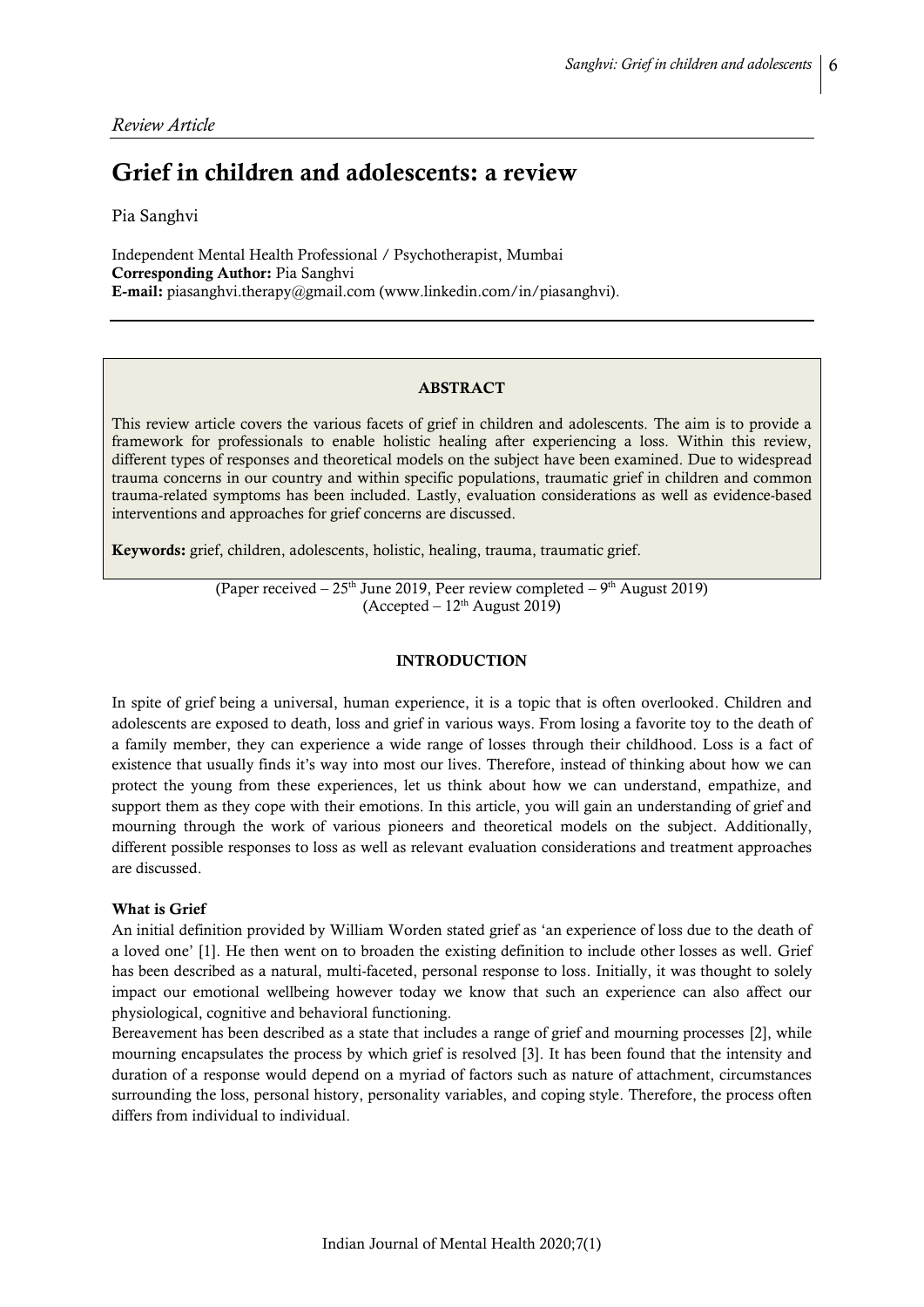# Types of Grief

Uncomplicated Grief: Uncomplicated bereavement comprises of a wide range of physical sensations, thoughts, emotions and behaviors that commonly present after a loss. Common expressions include shock, thinking about the person, sadness, anger, fatigue, loneliness, changes in sleep and appetite, and many more that have been listed below. The child or adolescent is able to heal, integrate the loss and complete the mourning process.

Complicated Grief: Complicated grief involves not being able to adapt to the loss, having difficulty managing daily tasks and a delay in returning to prior functioning. Children or adolescents could have responses similar to those who experience uncomplicated grief. However, the intensity and duration of the experience could be greater. In complicated grief, there is something that impedes the process of integrating the loss and moving forward with life [4]. It has also been found that in some cases, complicated grief is often associated with trauma and depression.

The four types of complicated grief reactions are: [5]

- a) Chronic Grief Reactions These grief reactions are prolonged and continue for considerable time after the loss. For example: An adolescent continues to experience and shows signs of grief four years after losing a close friend. In such cases, it is important to understand what remains unresolved in the grieving process.
- b) Delayed Grief Reactions Suppressed, postponed or inhibited grief responses are common when the individual has not been able to process the loss when it occurred. Instead, expressions of grief appear at a much later period. Hence, it is often misattributed and can be neglected or dismissed. For example: A child may not comprehend the death of his sibling. S/he may process the loss a few months later experiencing an overwhelming delayed grief reaction.
- c) Exaggerated Grief Reactions These grief reactions are observed when the individual is overwhelmed by grief and experiences additional symptoms of depression, anxiety, phobias, posttraumatic stress disorder or substance abuse. For example: A child witnesses the death of his/her parent and experiences trauma-related symptoms.
- d) Masked Grief Reactions In this type of grief response, physical symptoms may begin manifesting. It must be noted that physical conditions present prior to the loss could also increase in intensity due to additional stress on the brain and body. Psychosomatic complaints are commonly seen in children and adolescents as a method to cope. For example: An adolescent may develop recurrent headaches after losing a family member.

## Childhood Traumatic Grief

Cohen and Mannarino [6] define Childhood Traumatic Grief (CTG) as a condition in which trauma symptoms overwhelm and interfere the natural grieving process [7]. CTG generally arises when a child experiences a loss that is traumatic in nature (e.g. loss during a natural disaster, death by accident). However, it can also occur in the case of gradual, anticipatory losses (e.g. terminal illness, death due to old age). The experience of trauma can lead to complicated mourning [5] and the development of continued post-traumatic stress. Cohen and Mannarino [6] listed common symptoms of trauma seen in children:

- 1) Re-experiencing: The child or adolescent has distressing memories, recurrent thoughts and dreams of the deceased or traumatic event. Young children may reenact parts of the event through play.
- 2) Avoidance: The child may begin to withdraw and move away from places, memorabilia or situations that remind him/her of the event and/or person.
- 3) Hyperarousal: Physical symptoms such as increased anger, anxiety, difficulty sleeping and restlessness are often observed.
- 4) Emotional, behavioral dysregulation or distressing thoughts: The child or adolescent may have trouble regulating his/her emotions and behaviors. They may cry frequently, appear zoned out, or have outbursts of anger. Distressing thoughts focusing on self-blame and omen formation are often noticed.
- 5) Learning problems: They may have trouble with cognitive processes such as attention, memory, speed of processing etc. that interfere with their daily activities.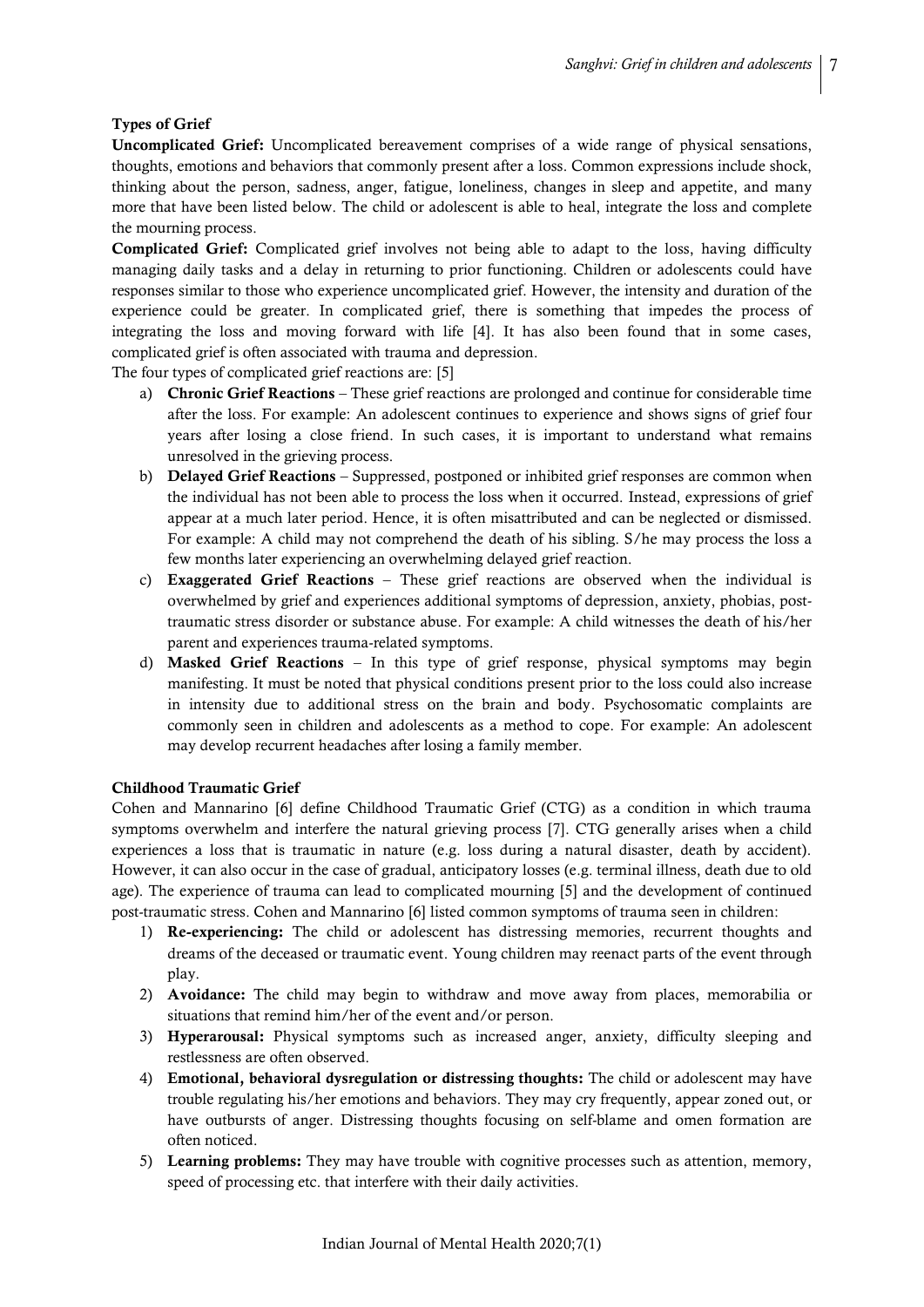#### The Grieving Process

#### Kübler-Ross's Five-Stage Model

Elisabeth Kübler-Ross [8] introduced a five-stage model of grief in her book 'On Death and Dying'. The model was created based on the experiences of terminally ill patients and people who lost a loved one. It was later expanded to include major and minor losses such as loss of a relationship or loss of insurance. The stages of this model do not fall into sequential order. Kübler-Ross believed that a person experiences at least two of the five stages and move from one stage to another, several times. The five stages of grief are as follows -

- 1) Denial: This stage involves conscious or unconscious refusal to accept the reality of the situation.
- 2) Anger: The child or adolescent may experience and perhaps express the emotion. It could be directed inwards or towards the deceased, a family member, teacher or healthcare worker.
- 3) Bargaining: Known as the negotiation stage, bargaining provides temporary escape from the situation and instills hope. People often pray, practice rituals, make deals or promises in an attempt to reverse the circumstances of the situation.
- 4) Depression: During this stage, a sense of finality is processed. People experience symptoms of depression such as hopelessness, loss/increase of appetite, sadness, frequent crying etc.
- 5) Acceptance: The acceptance stage is the final stage wherein individuals begin to accept the reality of the situation i.e. the fact that death is inevitable or that it has taken place.

Let us discuss these stages of grief using an example. A child may try to convince himself that his parents are having a fight and not actually going to divorce each other (Denial). The child may then experience anger towards one or both his parents for breaking up the family (Anger). In the next stage, the child begins to 'bargain' in an attempt to avoid coming to terms with the situation. S/he may think, "If I behave like a good child, my parents will not fight and they will be together" (Bargaining). Once the child realizes that the divorce is going through, s/he may experience sadness or dysphoria (Depression). In the last stage, the child accepts the reality of the divorce and tries to adjust to the new situation (Acceptance).

The Kübler-Ross model was initially developed to help terminally-ill patients and bereaved adults. However, the concept provides a valuable framework to understand the process of grief in children and adolescents.

## Tasks of Mourning

William Worden [5] used the task model to describe the mourning process. He believed that the concept emphasized on action and intervention. The model emphasizes on attending to four tasks in order to pass through the mourning process. Tasks can be revisited and worked through from time to time. An individual can be working through more than one task at a time. The mourning process is believed to be complete when the individuals integrate the loss into their lives, and ground themselves in the present.

Task I – To Accept the Reality of the Loss: The first task of grieving is to become aware and conscious of the death or loss. There are numerous ways in which people protect themselves. One such way is denial. Worden stated that some other ways reality can be avoided is when mourners alternate between 'believing' and 'disbelieving'. In such situations, it can be suggested that the person help with funeral procedures and rituals to help process the event, become oriented to reality and begin their healing journey.

Task II – To Process the Pain of Grief: The type of pain depends on many factors unique to the loss. Feelings of anger, guilt, loneliness, anger or depression are commonly addressed during this period. The incompletion of this task results in 'not feeling' or numbness. People begin to avoid painful thoughts, cut off from their feelings and deny the pain altogether. It is necessary to work through the pain as it can manifest in other forms such as physical symptoms or continued dysregulation of the nervous system.

Task III – To Adjust to a World Without the Deceased: The third task involves making external, internal and spiritual adjustments after the loss. External adjustments relate to how the loss affects everyday functioning such as a change of environment. Internal adjustments are associated with how the death affects sense of self such as one's self-esteem and core beliefs. Spiritual adjustments are those, which affect people's assumptions and opinions about the world, cultural beliefs and values.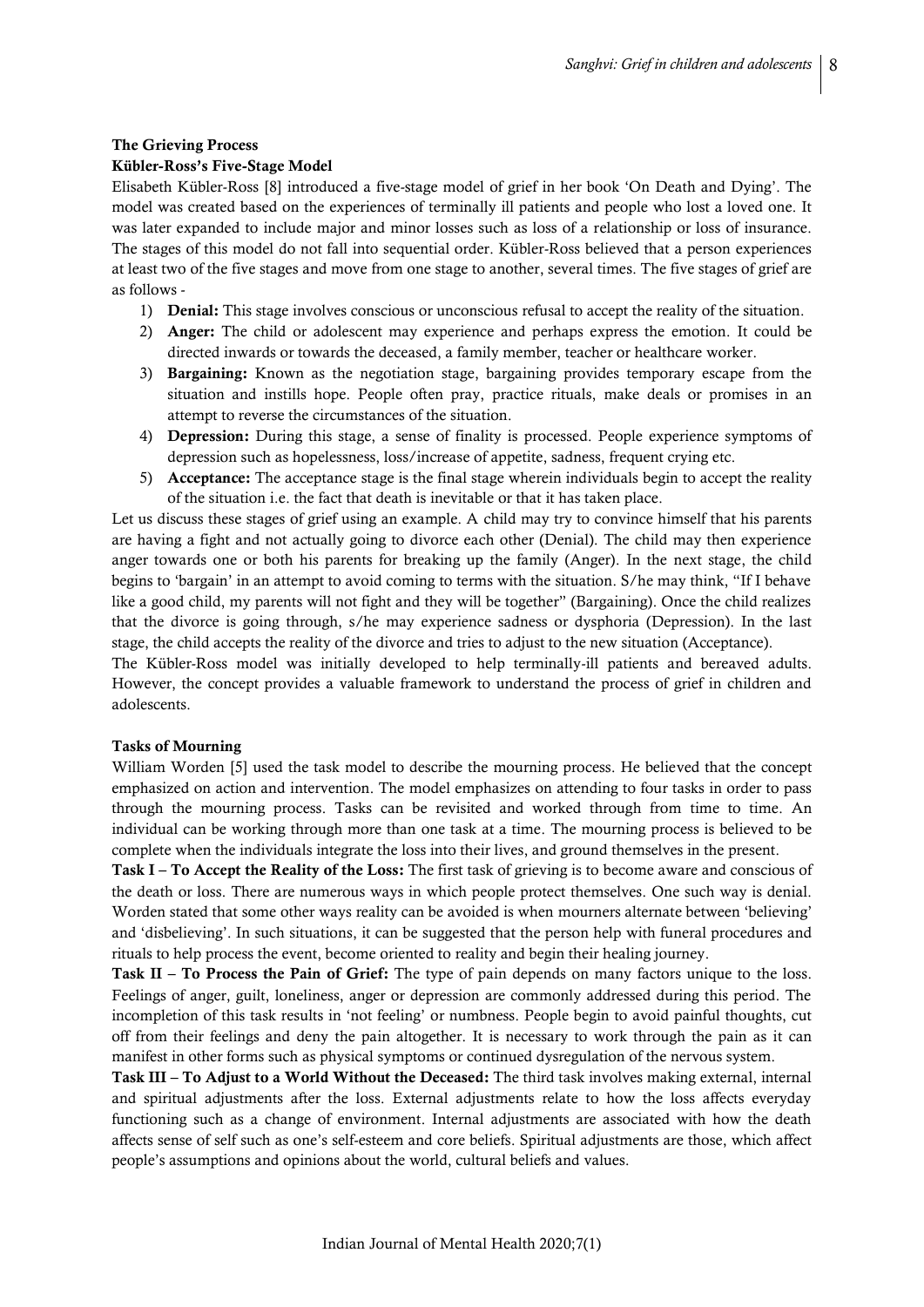Task IV – To Find an Enduring Connection with the Deceased in the Midst of Embarking on a New Life: In this task, the survivor must develop ways to continue the bond with the deceased. For example, finding a way to memorialize the loss. Acceptance at this stage does not mean that the relationship with the deceased has ceased to exist. It is being able to find a unique and personal way of continuing the connection in a healthy manner. Goals of this stage include discovering new aspects of oneself, forming relationships with others, regaining an interest in life, finding hope and most importantly, functioning.

## The Good Grief Program Model

Sandra Fox developed the Good Grief Program Model during the 1980's [9]. The program was first discussed in her book, 'Good Grief: Helping Groups of Children Deal with Loss When a Friend Dies'. The model is similar to that of Dr. William Worden's in the sense that it talks about tasks of mourning. The Good Grief model was created to understand grief in children and adolescents. The four tasks of mourning in this model are:

- Understanding: This task involves making sense of the concept of death, and the death of the particular person. The child or adolescent begins to grasp that the person is no longer alive and will not continue being part of his/her life. Depending on the age and developmental stage of the young person, an explanation should be given. There are three factors that could interfere with the completion of this task. The first one is the way death is defined, the second is constant development of the child's understanding of the concept and the third is magical thinking. Clinicians could address each factor to aid the healing process.
- Grieving: This phase involves working through various feelings that are part of the mourning process. The child or adolescent must be made to understand that feelings of sadness and anger are normal grief responses. Clinicians should note that there is no right way of grieving. The style of grieving depends on factors such as age, developmental stage, personality characteristics, relationship with the deceased and circumstance surrounding the death. Grieving is an individualistic process and will differ from person to person. For example, adolescents often find it comfortable to grieve with their friends rather than their families. In that case, family members should let them know they are there for them if they need support or a safe space to communicate.
- Commemorating: Within this stage, one begins to find a way to remember the deceased and memorialize the loss. For example, the child may ask to keep an object of the deceased to remember them by. Adolescents could be encouraged to participate in formal or informal rituals. These activities convey the value of life, reality of the death and help with the integration process.
- Going on: Once the tasks of understanding, grieving and commemorating have been completed, children and adolescents often look for permission from significant others that it is okay to go on with life. In that case, one could discuss that 'going on' need not mean 'forgetting'. If a child or adolescent is unable to function or continues to feel overwhelmed by the loss, the tasks could be reviewed in reverse order. The clinician must find out at what stage something remains unresolved. In Dr. Sandra Fox's words, this is how 'good grief' can be achieved.

#### Evaluating Grief in Children and Adolescents

Expressions of Grief: This shall vary from individual to individual. Hence, it is important for clinicians to understand that there is a range of grief responses, and to assess whether the child/adolescent is progressing adaptively through the mourning process or having difficulties. The intensity and duration is variable and determined by various factors such as coping mechanisms, attachment style, personality variables, access to a support system and so on. Listed below are common responses to grief –

- Sadness, crying
- Feelings of emptiness and loss
- Frequent somatic complaints such as headaches or stomachaches
- Muscle tension, tremors
- Appetite changes (eating more or less)
- Regressive or impulsive behaviors
- Sleep disturbances (nightmares, insomnia)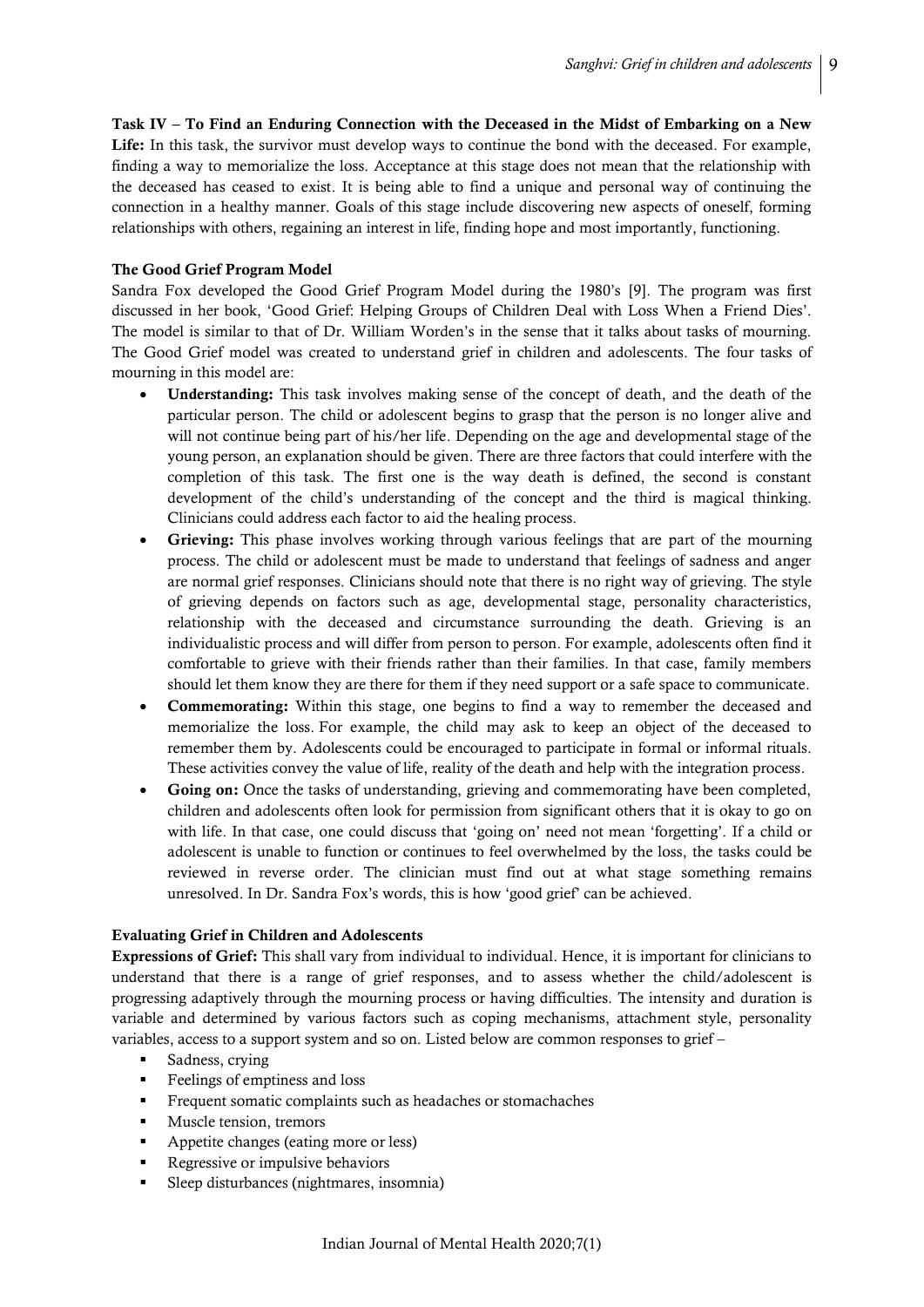- Attention difficulties, forgetfulness, confusion
- Fatigue or low energy
- **Preoccupation with thoughts of the loss**
- Restlessness or hypervigilance
- Fears, phobias, obsessions, compulsions
- Loneliness or fear of being alone
- Anxiety, worry or uneasiness
- **Increased irritability**
- Shock, denial or numbness
- Yearning for the deceased
- Excessively imitating or searching for the deceased
- **Loss of interest in daily activities**
- Decline in academic performance
- Self harm or suicidal ideation
- Dissociating
- Guilt or self-reproach
- Feelings of anger
- Withdrawing from others

Diagnosis: There is much debate about diagnosing complicated grief in children and adolescents. Several researchers have mentioned that there is a need for more research on grief responses in this population. Some suggest that the criteria should take into account childhood development while others believe that the criteria should remain similar to that of adults. The DSM-5 [10] proposed criteria for a bereavement diagnosis known as 'Persistent Complex Bereavement Disorder' (PCBD). The proposed criteria stated that children after the age of 1 year could be diagnosed with this disorder if concerns continue to persist 6 months post the death of a loved one. The DSM mentions that certain symptoms present themselves differently in children than in adults. For example: yearning for the deceased may manifest in behavior or themes of play. However, the Task Force of the DSM-5 decided that there was a dearth of evidence to warrant an inclusion of the disorder as an official diagnosis and hence placed it under Conditions for Further Study.

The presence of Post-Traumatic Stress Disorder (PTSD), symptoms of depression and anxiety in childhood traumatic grief has been researched and determined. Please note that depression, anxiety and trauma-related symptoms are commonly seen in childhood traumatic grief. Hence, it is important that clinicians assess as well as monitor the intensity and duration of these symptoms to determine if they meet the criteria for a condition. In addition to the above, the DSM-5 contains a footnote, which instructs clinicians to carefully determine whether the client is experiencing grief or fulfills the criteria for having a 'Major Depressive Episode' (MDE). It also covers 'Uncomplicated Bereavement' under conditions that may require clinical attention or affect a person's mental health. It is common for individuals to experience grief after a loss impacting one's over health and functioning. Hence, it is necessary to obtain a detailed case history and take bereavement under consideration while conducting an evaluation.

#### Treatment

Loss brings about a broad range of grief responses as noted above. Most children and adolescents are able to cope with the loss and complete the mourning process. However, there are some who require the help of clinicians to provide support as they adjust to the loss.

Early interventions are advisable in situations when:

- the loss is traumatic or sudden in nature
- the loss is significant to the child or adolescent (e.g. sibling, parent etc.)
- the nature of relationship with the deceased was conflicted
- the signs and symptoms that appear are severe
- mental health concerns were present prior to the loss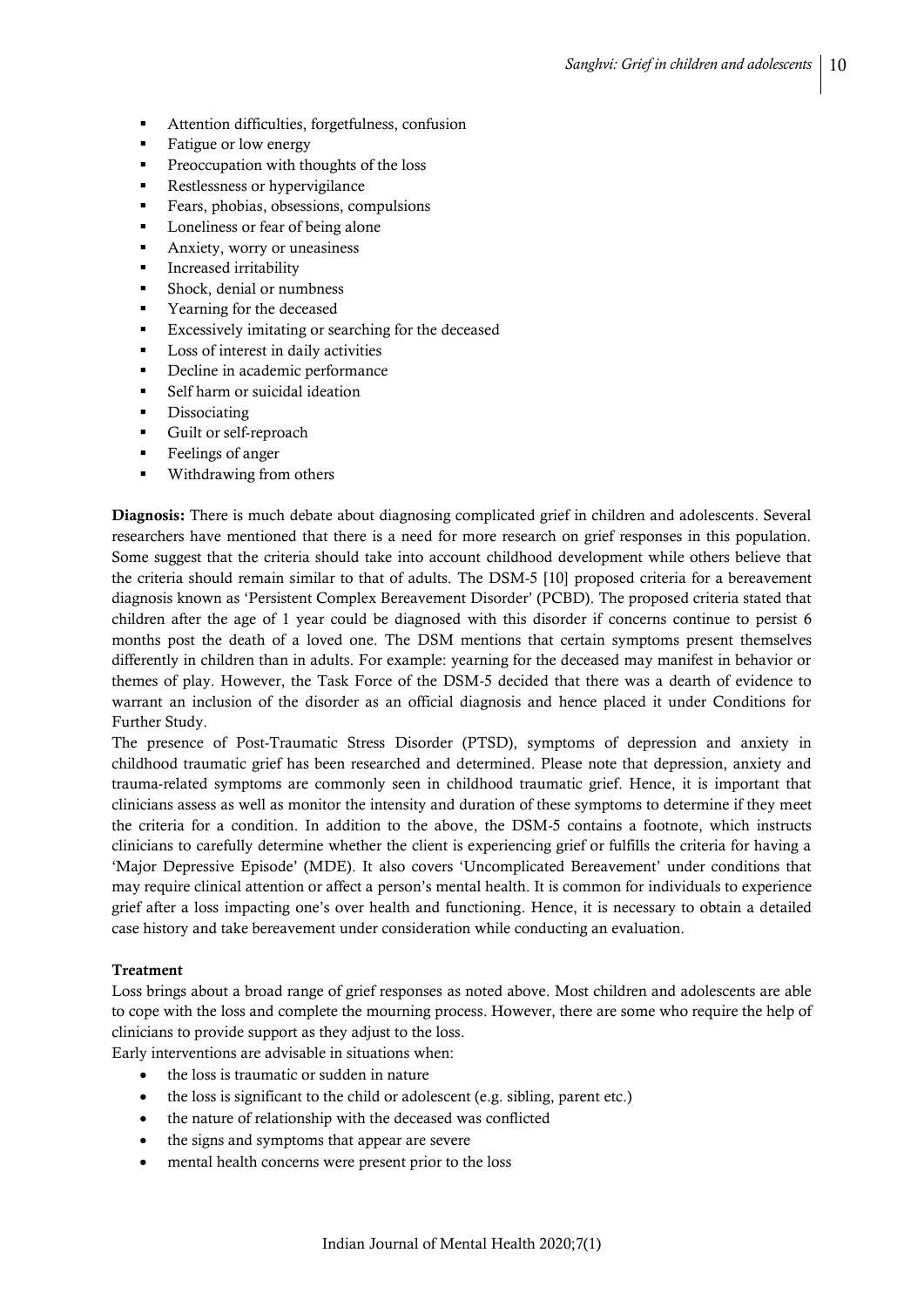## Grief Therapy

Therapy is an effective way to learn how to cope with the stress associated with loss. Worden [5] differentiated between grief counseling and grief therapy. Grief counseling involves helping individuals work through uncomplicated grief reactions. Grief therapy, on the other hand, is conducted when the individual is not able to come to terms with the loss i.e. they have complicated grief reactions. Each experience of grief is unique, personal and complex, hence therapists must tailor interventions to meet the specific needs of the client. The goal of grief therapy is to help children and adolescents understand and cope with their grief, helping them adjust to a new reality and integrate the loss into their lives. In therapy, one must identify and resolve the conflicts that interfere with the process of mourning. Worden [5] provides certain useful techniques that therapists can use for grief therapy. These techniques are –

- a) Writing: Letter or journal writing can be used to express thoughts and emotions regarding the loss. Writing can help address things that were left unsaid. This gives the individual, a chance to freely express which helps in healing.
- b) Drawing: Drawing too, provides a non-verbal means to express oneself in therapy. Drawings are less susceptible to defenses than talking. Hence, the therapist can gain insight into the child or adolescent's unconscious or repressed thoughts and feelings through this method.
- c) Role-Playing: An effective tool to help clients adjust to internal and external adjustments after a loss. The therapist can support the child to express, play out certain situations and build skills such as boundary setting through this method. This can aid in adjusting to a new reality.
- d) Cognitive Restructuring: In this technique, the therapist challenges unhelpful thoughts associated with the loss or event. The goal with cognitive restructuring is to help the child to identify these thoughts and replace them with healthy patterns of thinking.
- e) Memory Books: A memory book can pose as a visual and concrete aid containing photographs, poems, stories about the loved one, and other such memorabilia. This activity helps the child/adolescent to reminisce and mourn the loss. The memory book can be added to and used to reintegrate the loss as they grow and develop.
- f) Directed Imagery: Visualization often helps with individuals who have experienced a loss. Techniques such as empty chair or conversations with the deceased can be used to resolve unfinished business. Brown [11] provides guided imagery techniques for grief concerns.
- g) Metaphors: Metaphors are often useful to talk about the subject of loss without using a more directive approach on the subject. A useful tool to lowering the resistance of pain in situations when clients are unable to verbalize or make sense of their feelings or thoughts.

## Grief Support Groups

Support groups can be used with children and adolescents to address grief-related concerns. Groups should be constructed taking into factors such as the child/adolescents needs, developmental stage and the nature of loss. Basic guidelines clinicians can follow to form and conduct grief support groups [12] –

- Draft a timeline and create a plan
- Obtain parent/guardian permission
- Provide a safe space to explore and express
- Complete the goal setting process
- Conduct developmentally appropriate activities in line with tasks of grief
- Address thoughts, emotions and ideas
- Provide multiple avenues for expression
- Discuss, practice and model age-appropriate coping skills
- Be sensitive and respect religious and cultural influences
- Be flexible, accept variations in children's grief

## Art Therapy

Art therapy is the therapeutic use of art within a professional relationship, by people who experience mental health concerns, trauma or major life changes [13-14]. It is an expressive therapy form that uses the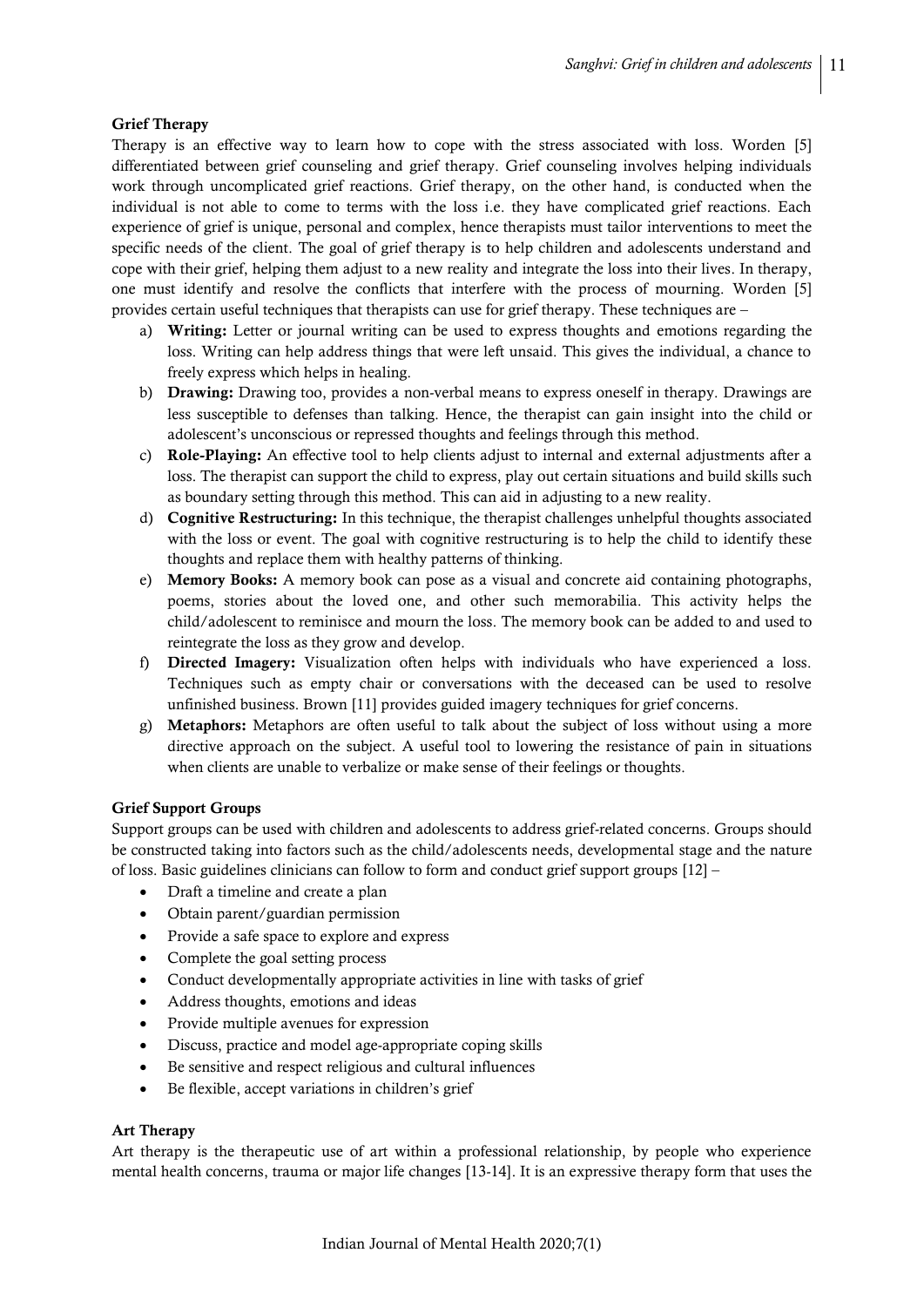creative process of making art to improve a person's physical and psychological wellbeing. Any type of art medium such as drawing, painting, sculpting, digital art or photography can be employed within the therapeutic process. Art therapists are trained to pick up on certain non-verbal cues that are expressed during the creative process. This therapy approach can be used with a diverse range of concerns. It has been useful in healing trauma and grief in children/adolescents.

# Play Therapy

Play therapy is a well-established and popular approach for children and adolescents. The use of play has many therapeutic benefits that encourage children to communicate either verbally or non-verbally. In cases where the child or adolescent is displaying resistance or has difficulty expressing their emotions, play has been found to be effective. This therapy approach can be divided into two basic types – directive and nondirective. Directive play therapy involves using structure and guidance by the therapist to help the child work through emotional and behavioral concerns. Whereas, non-directive or unstructured play consists of using free play within certain therapeutic conditions. This therapy approach is commonly used to address grief in children and adolescents [15].

## Bibliotherapy

Bibliotherapy is a therapeutic approach that uses literature to improve mental health. The concept is based on the fact that humans tend to identify with characters in literary expression. This therapy method consists of selecting reading material relevant to the client's concern. Sharing carefully selected stories and picture books with children can help them cope with challenging experiences such as loss of a loved one. Bibliotherapy can be of two types - fictional and non-fictional. Books can also be used to psycho-educate parents about concerns relating to their children or adolescents. This approach is also a common intervention technique in Cognitive-Behavior Therapy [16].

## Trauma-Focused Cognitive Behavioral Therapy

Trauma-Focused Cognitive Behavioral Therapy (TF-CBT) is an evidence-based treatment method developed by Judith Cohen and other professionals. It is a short-term treatment approach that has been found to be effective in addressing trauma-related concerns. This model was primarily developed for children and adolescents who have trauma-induced symptoms such as depression, anxiety, post-traumatic stress or display behavioral problems post a loss. TF-CBT has been used with children who were bereaved by causes such as community or domestic violence, suicide, military deaths, terrorism, disasters, accidents and illnesses. Numerous studies have proven the efficacy of this treatment model with diverse, crosscultural populations, specifically with children and adolescents. A study conducted by researchers in Japan found that TF-CBT was feasible for treating trauma-related concerns in Asian children [17-18].

The components of the TF-CBT treatment model are summarized by the acronym 'P.R.A.C.T.I.C.E'. As each component is completed, the child or adolescent will move on to the next component in the treatment plan. A core part of the therapy approach is the use of gradual exposure for trauma, at each component stage. Through this children/adolescents gradually work through healing the trauma. The components of the treatment method are described below:

- Psychoeducation: Psychoeducation involves providing information to the family regarding the child's mental health and treatment plan. This is continued through the course of treatment.
- Parenting component: In TF-CBT, sessions are conducted with the parents as well as the children. Along with the nine components, interventions related to parenting skills are conducted.
- Relaxation skills: Relaxation skills taught to both parent and child help to regulate and manage trauma-related symptoms. Skills such as yoga, mindfulness, deep breathing, progressive muscle relaxation and so on, are the focus.
- Affective modulation skills: Affective modulation skills are tailored so that they are individualized for the parent and child. Children and parents are taught how to regulate feeling states through identification, normalizing conflicting emotions, and learning strategies.
- Cognitive coping skills: Therapists encourage the child and parents to explore their emotions, thoughts and behaviors relating to upsetting situations. They learn how to gain control over their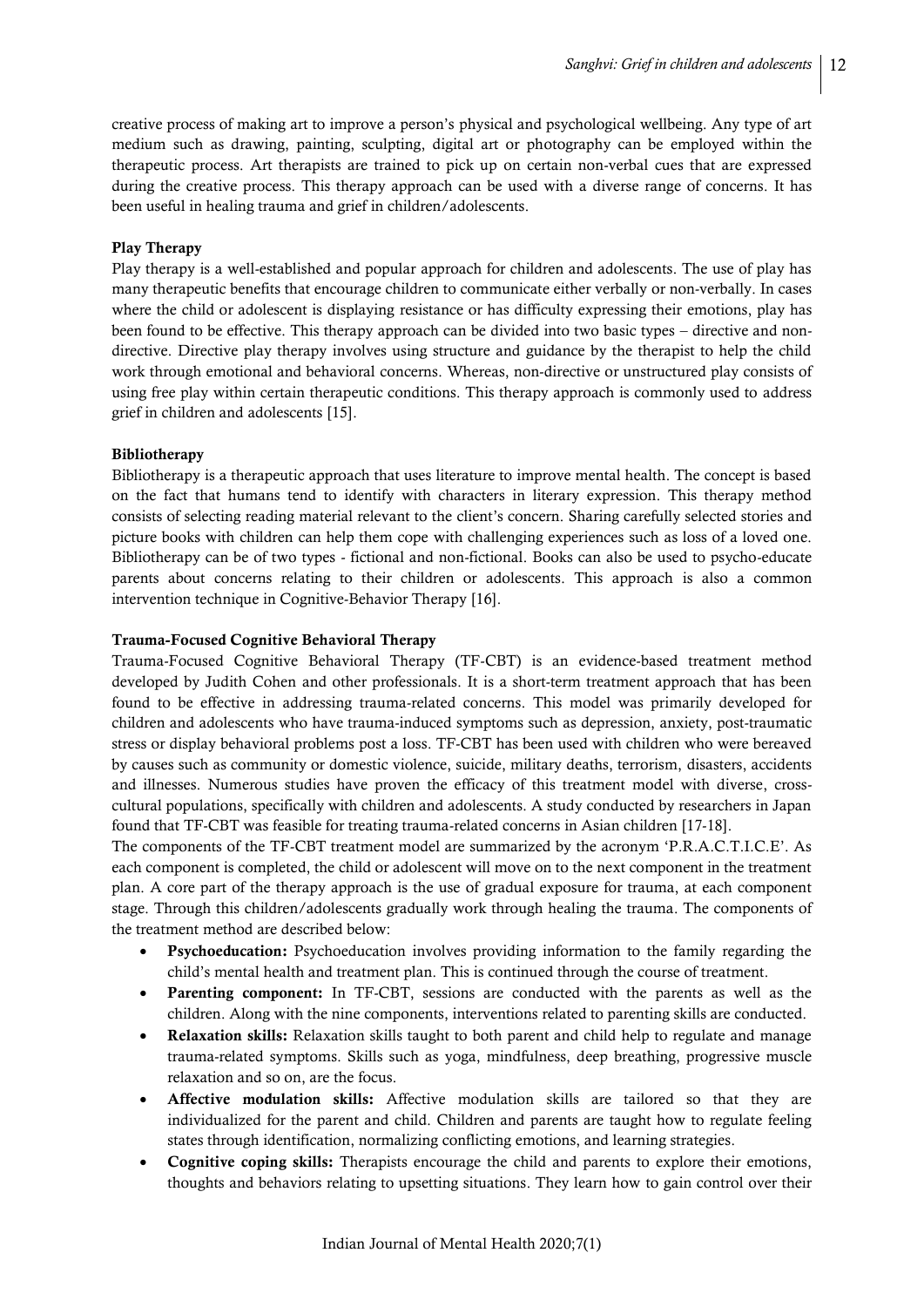thoughts followed by feelings and behaviors. They also learn how to identify unhelpful thoughts replacing them with adaptive or helpful thoughts.

- The trauma narrative and cognitive processing of trauma experiences: After skill- building, the children are asked to create a trauma narrative with the therapist. This narrative could be in the form of a song, book, poem or any other method of expression. The purpose of this component is to identify trauma-related cognitions and create a safe space for emotions, thoughts.
- In vivo mastery of trauma reminders: Specific trauma cues are worked upon through graduated exposure. For example: A child who was bullied in the playground of the school may not wish to play there anymore. This can be resolved through the process of gradual exposure to reminders of the traumatic experience.
- Conjoint child-parent sessions: Joint sessions are taken with the parent and child to facilitate communication about the experience, increasing validation and support received.
- Enhancing safety and future developmental trajectory: Safety skills for specific concerns are taught to the parent and child. They can be practiced within the joint or individual sessions. For example: Bullying safety skills can be taught to the child.

## Conclusions

As a society, and as clinicians it is important that we gain an in-depth understanding of the impact and role of loss and grief. Mental health professionals have an opportunity to help children and adolescents make sense of, cope and heal after such an experience. It is important to note that each individual's process is unique and intervention may be required when quality of life and functioning is affected.

#### REFERENCES

- 1. Bonanno GA, Kaltman S. The varieties of grief experience. Clin Psychol Rev 2001;21(5):705-34.
- 2. Nader K, Salloum A. Complicated grief reactions in children and adolescents. J Child Adolesc Trauma 2011;4(3):233-57.
- 3. Jacobs S. Traumatic grief: Diagnosis, treatment, and prevention. Psychology Press; 1999.
- 4. Dyregrov A, Dyregrov K. Complicated grief in children—the perspectives of experienced professionals. OMEGA J Death Dying 2013;67(3):291-303.
- 5. Worden JW. Grief counseling and grief therapy: A handbook for the mental health practitioner. Springer Publishing Company; 2018.
- 6. Cohen JA, Mannarino AP. Supporting children with traumatic grief: What educators need to know. School Psychol Int 2011;32(2):117-31.
- 7. Crenshaw DA. An interpersonal neurobiological-informed treatment model for childhood traumatic grief. OMEGA J Death Dying 2007;54(4):319-35.
- 8. Kübler-Ross E, Kessler D. On grief and grieving: Finding the meaning of grief through the five stages of loss. Simon and Schuster; 2005.
- 9. Fox GC, Reid GE, Salmon A, Mckillop-Duffy P, Doyle C. Criteria for traumatic grief and PTSD. Br J Psychiatry 1999;174(6):560-6.
- 10. Fox J, Jones KD. DSM‐ 5 and Bereavement: The Loss of Normal Grief?. J Couns Dev 2013;91(1):113-9.
- 11. Brown JC. Loss and Grief: An Overview and Guided Imagery Intervention Model. J Ment Health Couns 1990;12(4):434-5.
- 12. Tonkins SA, Lambert MJ. A treatment outcome study of bereavement groups for children. Child Adolesc Soc Work J 1996;13(1):3-21.
- 13. Case C, Dalley T. The handbook of art therapy. Routledge; 2014.
- 14. Beaumont SL. Art therapy for complicated grief: A focus on meaning-making approaches. Can Art Ther Assoc J 2013;26(2):1-7.
- 15. Stutey DM, Helm HM, LoSasso H, Kreider HD. Play therapy and photo-elicitation: A narrative examination of children's grief. Int J Play Ther 2016;25(3):154-8.
- 16. Briggs CA, Pehrsson DE. Use of bibliotherapy in the treatment of grief and loss: A guide to current counseling practices. Adultspan J 2008;7(1):32-42.
- 17. Cohen JA, Mannarino AP. Trauma-focused CBT for traumatic grief in military children. J Contempor Psychother 2011;41(4):219-27.